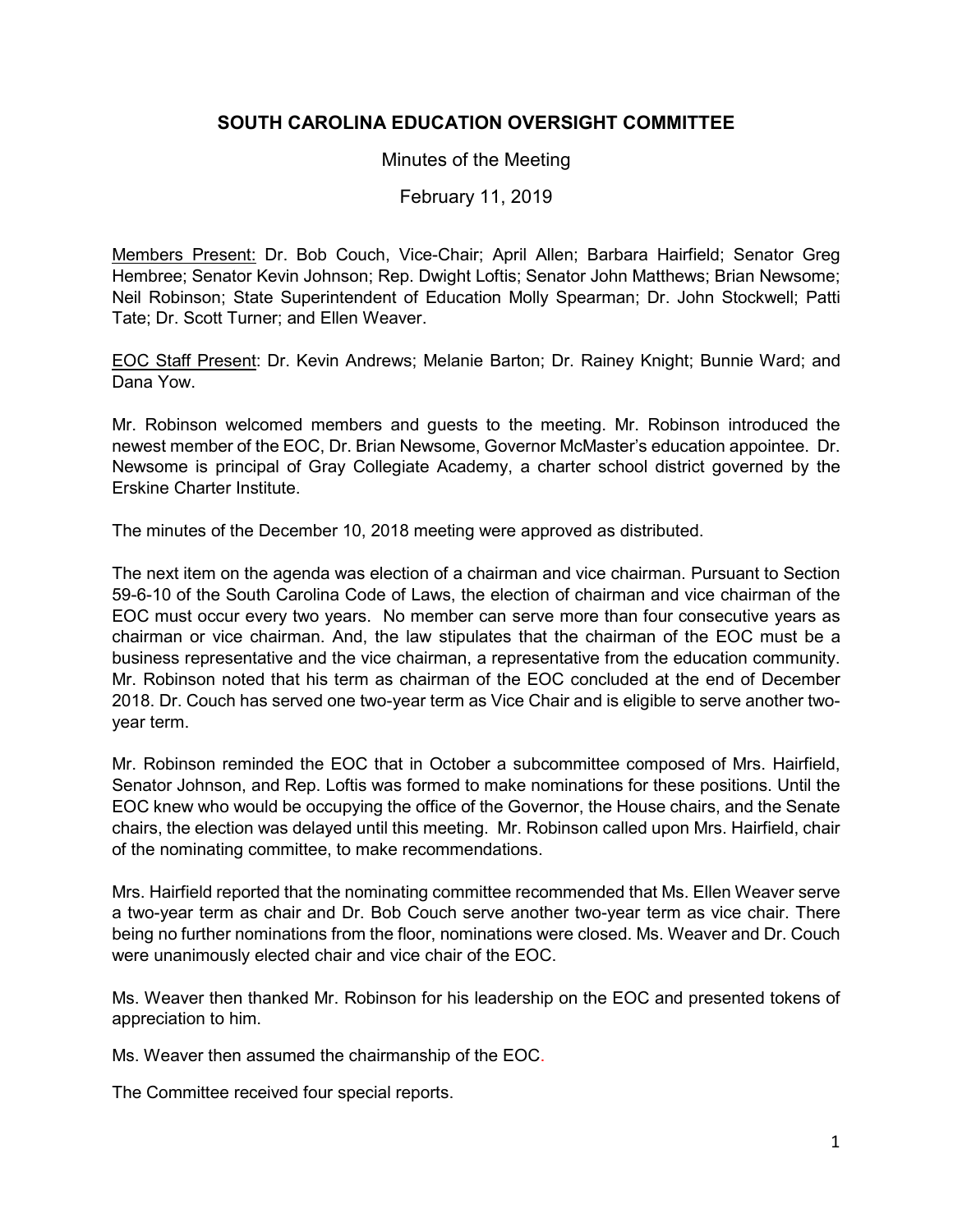# *FY 2017-18 and FY 2018-19 State-Funded Full-day 4K Report*

Ms. Weaver called upon Ms. Ward of the EOC to provide an overview of the full-day 4K report. Ms. Ward introduced Drs. Bill Brown and Fred Greer from the University of South Carolina who analyzed the assessment data. She also introduced Celia Gomez and Dr. Lyn Karoly from RAND Corporation who participated via conference call. Ms. Ward focused on the key findings and recommendations of the report.

As explained by Ms. Ward, the General Assembly has tasked the EOC with an annual study of the full-day 4K program, the South Carolina Child Early Reading Development and Education Program (CERDEP). The report focuses on three questions:

- 1. Is CERDEP expanding statewide? Are formal early childhood education programs serving more four-year-olds living in poverty?
- 2. Does CERDEP affect young children's learning and their readiness for kindergarten?
- 3. What are the costs of CERDEP's program components and what is the estimated per pupil cost of CERDEP?

Regarding expansion, the report found:

- Overall, 48 percent of low-income four-year olds in poverty participated in either Head Start or CERDEP.
- Additionally, if we consider the number of four-year-olds in poverty participating in a public 4K program that is not a part of CERDEP, about 70 percent of children are participating.
- 5,633 children who receive child care vouchers are not included in the above estimates because the data was not clear if the children receiving vouchers were also participating in another program, which may lead to a duplicative count. This is detailed in Appendix F, beginning on page 45.

Regarding CERDEP, overall enrollment is not increasing while the overall amount of carry forward has increased slightly.

Regarding CERDEP's effect on children's learning and readiness for kindergarten

- Districts may choose one of three assessments: IGDIs EL, PALS PreK and Teaching Strategies GOLD. On the nonpublic side, all nonpublic providers use GOLD. Table 33 (page 77) summarizes students' performance by assessment.
- Overall most 4K students met assessment benchmarks in the spring of 2018.
- CERDEP and non-CERDEP students scored similarly in all areas.
- Depending on the assessment there were differences among students with different ethnicities.

Ms. Ward then turned over the discussion to researchers from RAND who identified three questions that their analysis addressed:

- 1. Understanding the resources required to provide the CERDEP program in both private licensed centers and public schools
- 2. Estimating the per pupil costs of providing 6.5 hours of instruction for 180 days by setting, by certification degree of the teachers and by student enrollment levels; and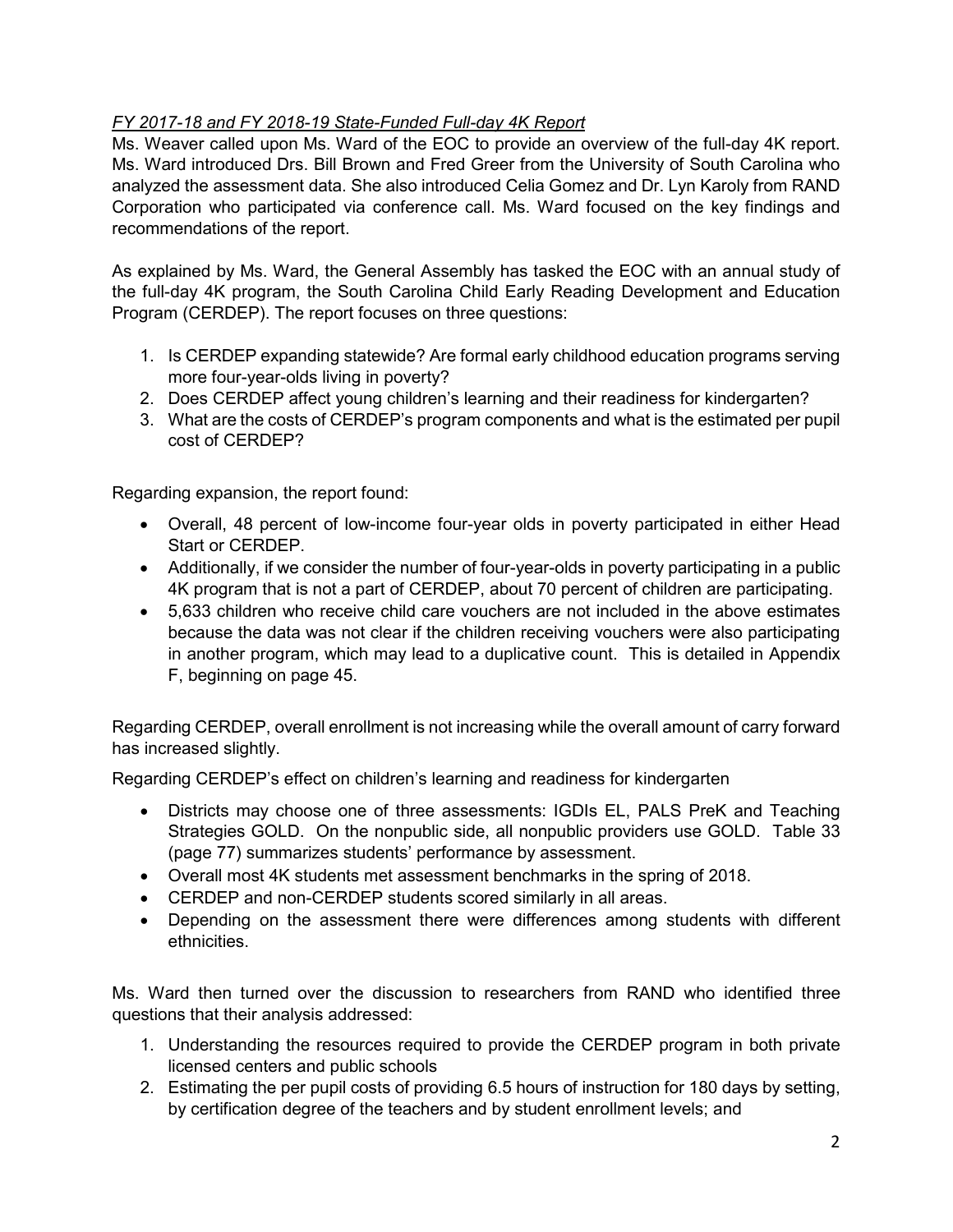3. Estimating the cost to compare reimbursement rates.

The RAND Corporation gathered information from five school districts and five private providers and developed cost models. RAND found cost variations between public and private providers as well as differences between urban and rural settings.

Given the \$20 million carry forward in the program, Dr. Turner asked if policymakers are considering expanding access to full-day 4K to districts currently not participating in the program but who might participate in the program. He also inquired about the reasons given by districts for not expanding programs or participating in the program. Superintendent Spearman noted that she is concerned about carry forward in the program. She noted that the General Assembly granted flexibility to the South Carolina Department of Education (SCDE) and the Office of First Steps to provide extended day and extended year services. She hopes that additional flexibility will be granted. She called upon Dr. David Mathis, Deputy Superintendent for College and Career Readiness at SCDE to address the barriers. Dr. Mathis stated that districts had been surveyed and reported to the Department three barriers: licensure requirements by the Department of Social Services; qualifications for substitute teachers in full-day 4K; and space limitations.

Senator Hembree asked if the state needed to do more marketing to engage parents and ensure students are enrolled. Senator Matthews concurred that parents are the key requirements. Rep. Loftis asked if the Superintendent had ideas for how to engage parents and would efforts like those in Memphis, Tennessee be an option. Dr. Turner inquired if parent educators could be paid for with full-day 4K monies.

#### *An Evaluation of Algebra Nation in South Carolina, 2017-2018*

The second report was an independent evaluation of *Algebra Nation*, a program that provides a printed workbook as well as online video, practice tools and professional development for teachers of Algebra 1. Dr. Ed Dickey, key researcher, used end-of-course assessment results from the Algebra 1 examination survey of teachers using *Algebra Nation*, and classroom observations. Dr. Dickey pointed out the overall findings of the report were: (1) in general, test scores were not impacted; (2) scores for classes where teachers made active use of the tool saw consistent test scores when the state's mean score declined; (3) teachers found the resources very valuable; and (4) classroom observations indicated high quality instruction by teachers who used *Algebra Nation*. The limitations of the evaluation centered on the inability to compare individual student test scores with actual *Algebra Nation* usage. Dr. Dickey also cautioned that the first year of implementation is not ideal for drawing conclusions since some districts did not have full implementation of the product until the second semester. Dr. Dickey also noted that for teachers using *Algebra Nation* materials actively and with fidelity, middle school Algebra 1 and black students experienced increased scores.

Dr. Dickey concluded the report with several recommendations:

- Continue to provide *Algebra Nation* to South Carolina school districts to improve teacher instruction, to impact test scores, and to improve instruction based on test score results;
- Evaluate the impact of *Algebra Nation* during the 2018-2019 school year;
- Encourage use of the Test Yourself! Practice Tool;
- Improve school and district technology access;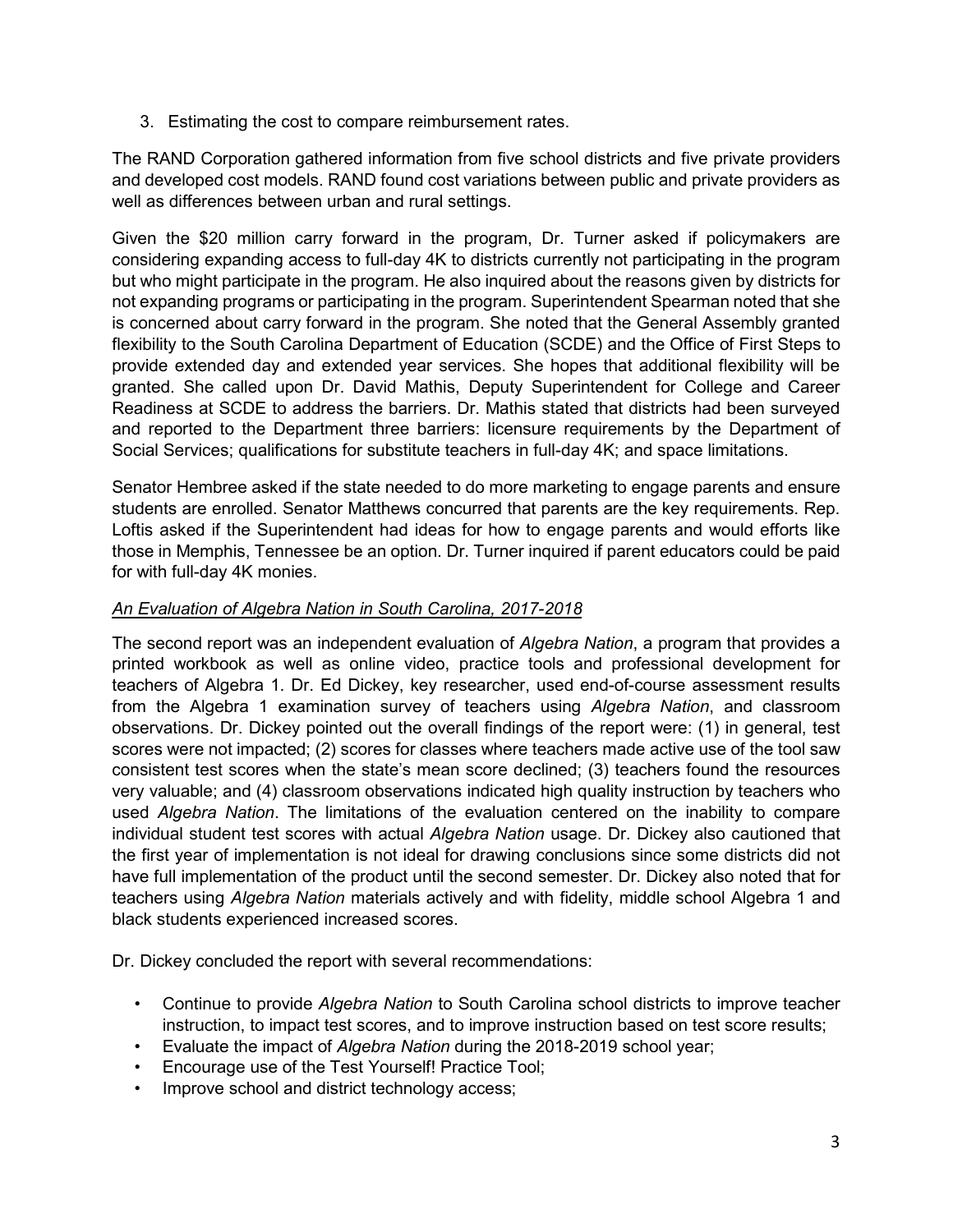- Collaborate with the South Carolina Leaders in Mathematics Education to provide flexibility and consistency with *Algebra Nation* curriculum sequencing;
- Provide on-going support to help teachers implement the videos and other instructional resources;
- Expand the already ample but still requested support materials to help students' practice for end-of-course testing;
- Emphasize the differentiation of instruction and the use of different teaching methods as part of professional development; and
- Include resources as part of video instruction as well as within the online support materials that address mathematical modeling.

Rep. Loftis concurred that modeling or application of Algebra 1 skills and concepts is important to student mastery of the content. Sen. Matthews asked for clarification on the program's overall impact on student achievement. Dr. Stockwell asked what Dr. Dickey's hypothesis going forward would be.

### *eLearning Pilot Districts Project, Initial Report to the EOC*

Dr. Lee D'Andrea introduced representatives from the five school districts who participated in the eLearning pilot program and who were present at the meeting. She then provided an overview of the first six months of the pilot program. Dr. D'Andrea noted that implementation began with identification of four foundational elements: (1) types of devices distributed to students and available for use at home by grade level; (2) learning management systems (LMS) that districts must have which included Google classroom, Canvas, Schoology, Blackboard, etc.); (3) level of systemic instructional-technology integration; and (4) monthly meetings of the five districts to learn from and share information about implementation. She noted that staff from SCDE, SCETV, and the State Library assisted in providing information and support to the districts.

All pilot districts implemented mock practice eLearning days. These practice days identified needed professional development, issues with communication and technical issues. For the actual eLearning days, the districts received positive feedback and media coverage, found greater student-engagement, and increased quality of instruction in the entire system.

The initial findings were:

- eLearning is a viable option for instruction on days when inclement weather or other natural disasters prevent school attendance; even make-up days can be eLearning days.
- eLearning had positive responses from teachers, parents, administrators and, in general, communities. Students also provided positive feedback.
- eLearning requires a foundation on which to build a device distribution, a wellintegrated Learning Management System, and much communication and willingness to continue to fine-tune the initiative.
- eLearning, implemented with fidelity, actually improves the whole instructional process. Teaching and learning are more interactive and engaging.

A final report will be issued in April. The pilot districts recommend that the General Assembly continue the pilot in the subsequent fiscal year and increase the number of districts participating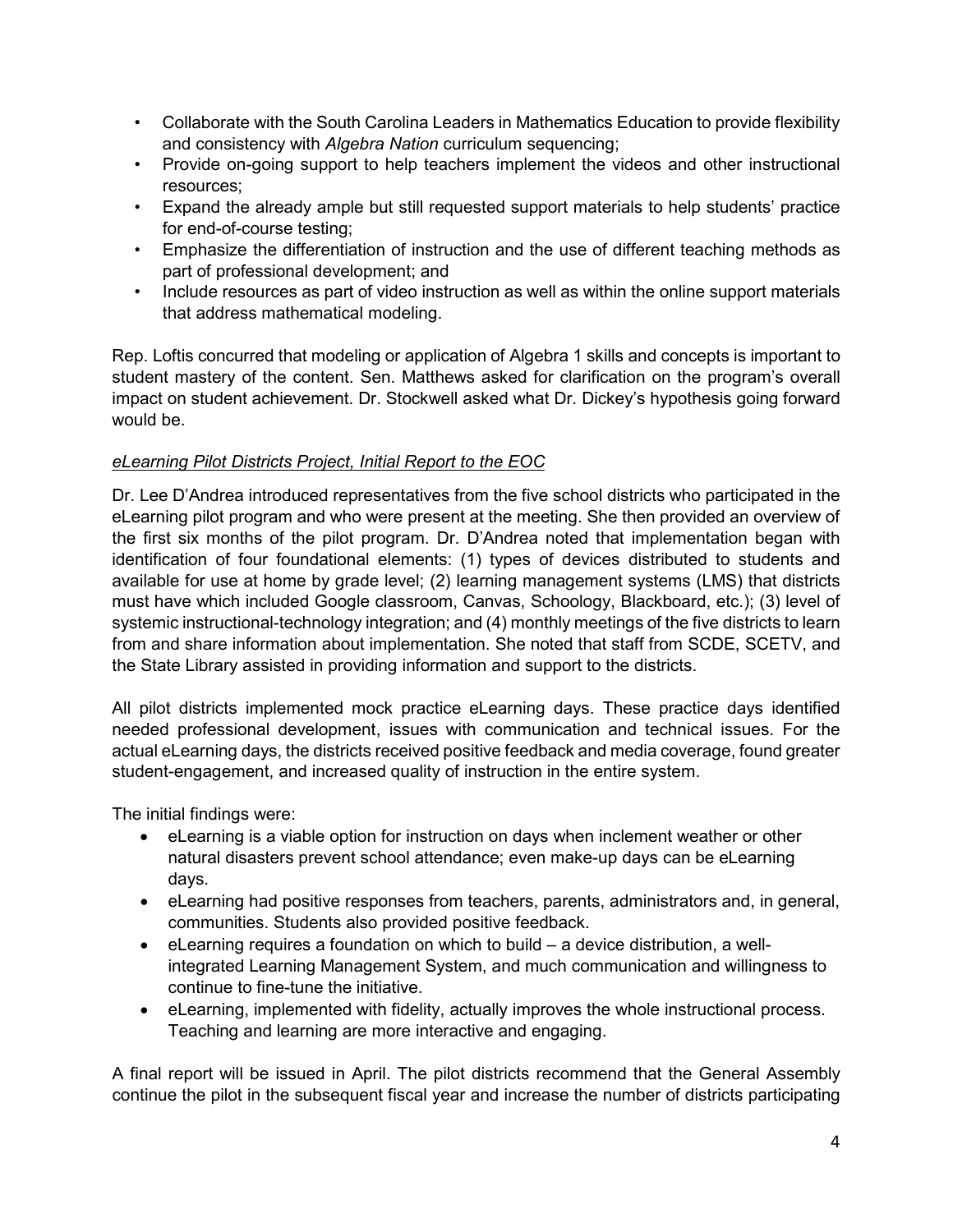by five to ten districts. Districts currently participating in the pilot have offered to serve as mentors to new districts and work on publishing an implementation guide by the end of next year.

### *Supporting School Improvement in South Carolina's Lowest Performing Schools*

There being no additional questions, Ms. Weaver then recognized Dr. Latoya Dixon, Director of the Office of School Transformation at SCDE who presented an overview of the *Supporting School Improvement in South Carolina's Lowest Performing Schools.* Dr. Dixon provided information on: the number of schools served by the Office of School Transformation and funds appropriated to the Office. Dr. Dixon also documented the percentage of low-performing schools that demonstrated an increase in the percentage of students meeting or exceeding state standards in English language arts (ELA) and math. Dr. Dixon also noted increases in teacher satisfaction with professional development offered at the priority schools between 2016-17 and 2017-18. Dr. Dixon concluded by providing the goals of the Office which are to improve: (1) the instructional leadership capacity of principals; (2) the pedagogical practices of teachers; and (3) student outcomes. The strategies to achieve the goals focus on:

- Targeted and differentiated support;
- Standards-based instruction;
- High-yield learning strategies;
- Progress monitoring; and
- Observation, coaching and feedback.

Sen. Hembree asked Dr. Dixon how the Office of School Transformation could expand its efforts to more schools. Dr. Dixon responded that having capacity and funding are the critical barriers to expanded services.

### Subcommittee Reports:

### Academic Standards and Assessments Subcommittee

Ms. Weaver called upon Mr. Robinson to give the report for the Academic Standards and Assessments Subcommittee. Mr. Robinson reminded the members that there are ten indicators on the school report cards. Of these 10 indicators, seven receive individual ratings and points that roll up into an overall school rating. Under state law, the EOC is responsible for approving the ratings for the indicators and for approving the ratings for schools.

Mr. Robinson informed the EOC that the Academic Standards and Assessments Subcommittee met on January 28, 2019 and discussed changes proposed by the South Carolina Department of Education to accountability. At the meeting, district superintendents also submitted a written proposal. Mr. Robinson provided an overview of the changes in state and federal accountability since passage of the original Education Accountability Act (EAA) in 1998.

Mr. Robinson remarked that going forward he would suggest that the staff of the EOC and SCDE create protocols and agreed upon procedures for considering changes to the accountability system. Such protocols and agreed upon procedures are used during the cyclical review process for standards. For example, as is the process for standards review, the EOC convenes national